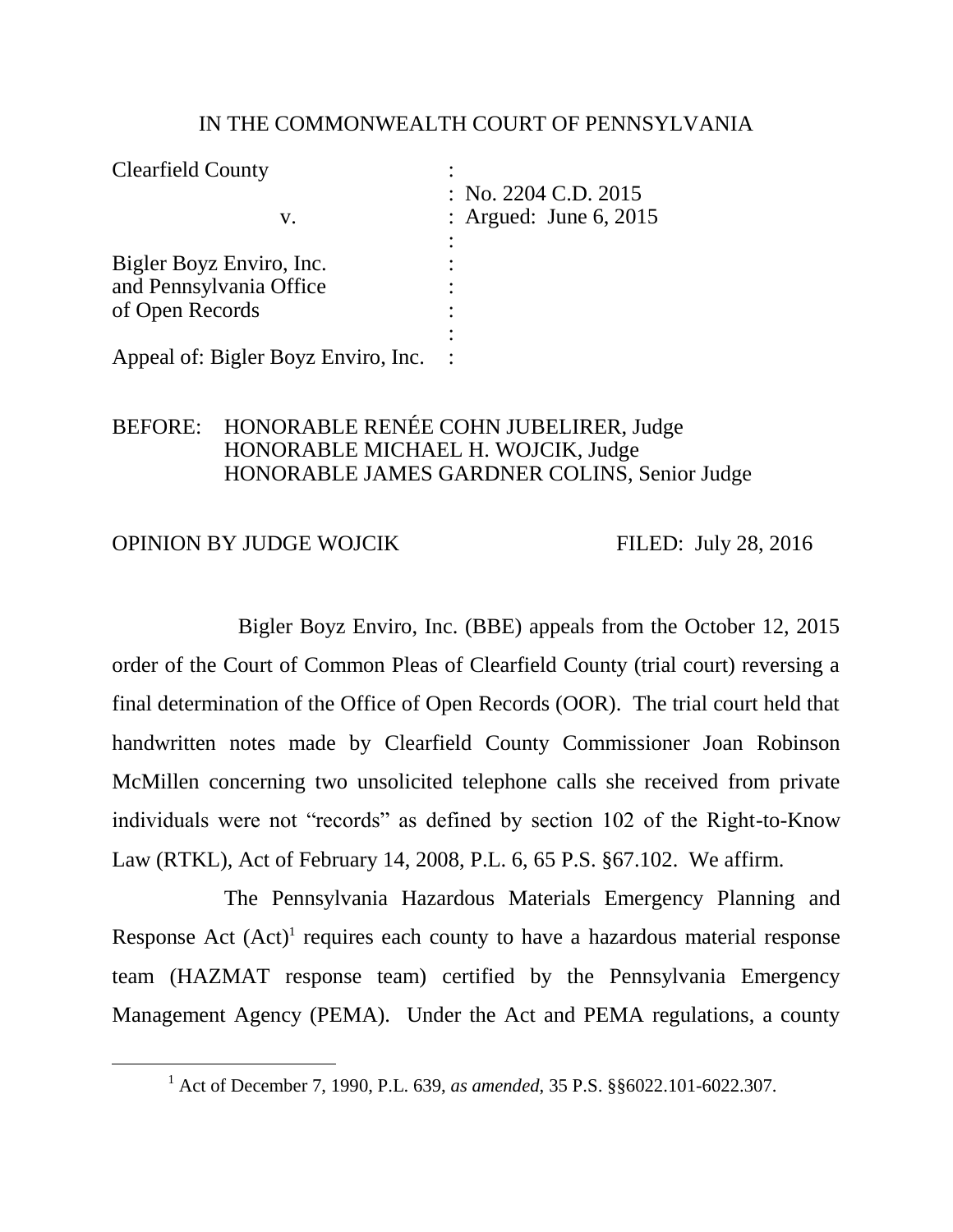may only have one primary HAZMAT response team, which must have an agreement with the county it serves. Pursuant to an existing three-year contract dated June 7, 2013, Eagle Towing & Recovery, Inc. (Eagle) is Clearfield County's primary HAZMAT response team.

At the County Commissioners' April 14, 2015 public meeting, BBE proposed that it replace Eagle as the County's primary HAZMAT response team. A motion was passed to table consideration of BBE's request until the Commissioners' April 28, 2015 meeting, and the request was listed on the agenda for the April  $28<sup>th</sup>$  meeting as "old business."

In the interim, the Commissioners received correspondence concerning BBE's proposal from the Sandy Township Fire Department, Lawrence Township Volunteer Fire Company #1, and William C. Kriner, Esq. Additionally, Commissioner McMillen, Chair of the Board of Commissioners, received two unsolicited telephone calls at her Commissioner's office from private individuals regarding replacing Eagle with BBE. She made handwritten notes of those calls consisting of one page.

At the Commissioners' April  $28<sup>th</sup>$  meeting, when the agenda item of "old business" was reached, Commissioner McMillen asked if there was a motion on BBE's request. No motion was made. After pausing for discussion and receiving none, Commissioner McMillen moved to new business.

On April 29, 2015, BBE filed a RTKL request (Request) with Clearfield County Right-to-Know Officer Marianne Sankey. In relevant part, the Request sought the following: "All records, writings, documents and communications in the possession of the Clearfield County Board of

2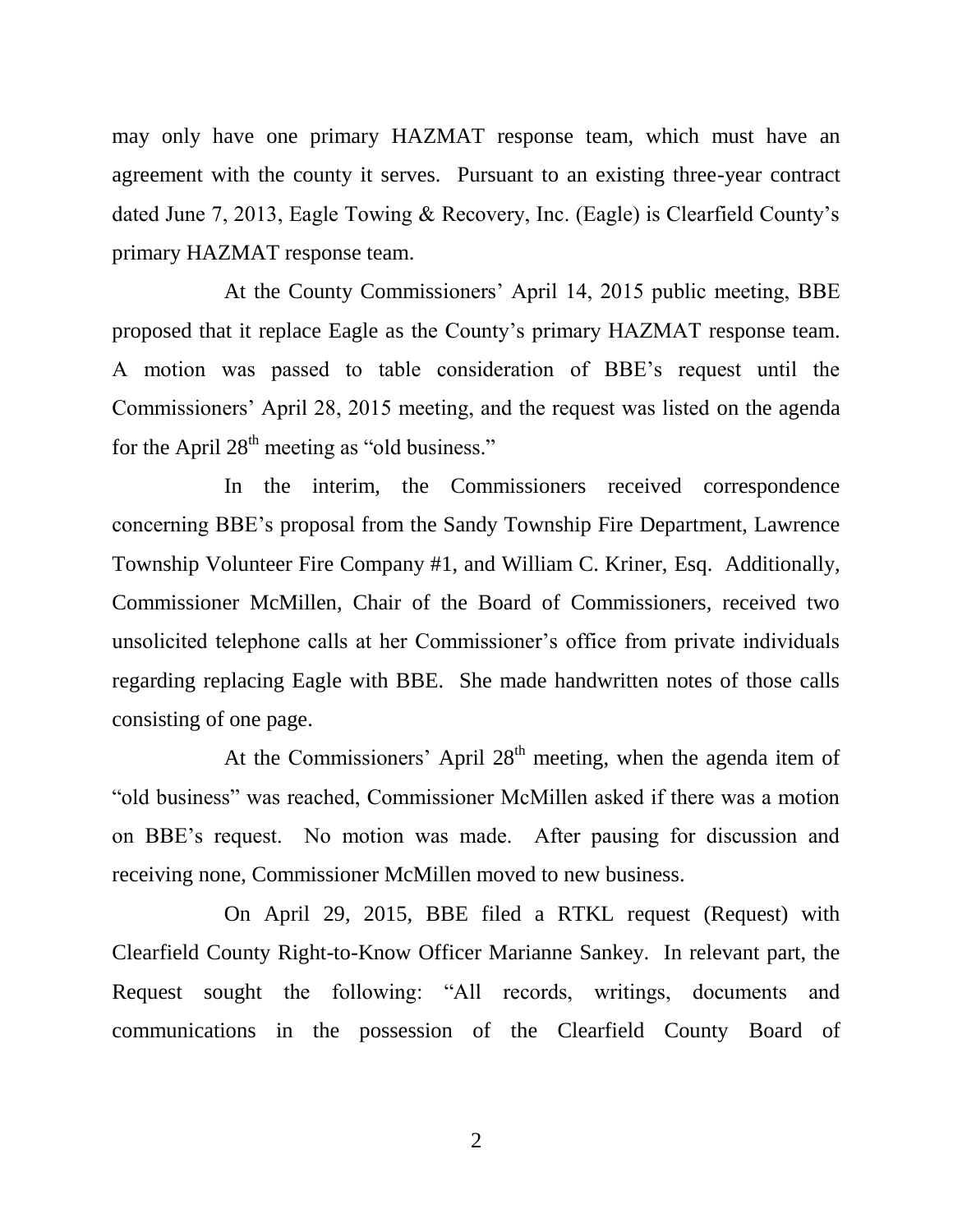Commissioners regarding consideration of [BBE] as a HAZMAT vendor in Clearfield County, Pennsylvania." (Findings of Fact Nos. 1-2.)

In accordance with Section 901 of the RTKL, 65 P.S. §67.901, Ms. Sankey asked each Commissioner to identify any records that fell within the Request. Commissioners John Sobel and Mark McCracken replied that neither had anything responsive to the Request. Commissioner McMillen advised that she had nothing responsive except for one page of handwritten notes concerning two unsolicited telephone calls from private individuals, which she made between April 14, 2015, and 28, 2015.

Ms. Sankey responded to BBE's Request on May 5, 2015, as follows:

This is in response to your itemized request:

1. The request for records as stated is too broad, nonspecific, unlimited as to time and vague to reasonably permit identification of all public records ". . . regarding consideration of [BBE] as a HAZMAT vendor . . ." by the Clearfield County Board of Commissioners presently or in the past. Notwithstanding and without limiting the foregoing, inquiry has been made by the Clearfield County Open Records Officer of the Clearfield County Board of Commissioners regarding public records within the request during the period of April 14, 2015 thru April 28, 2015. After the April 14, 2015 meeting of the Clearfield County Board of Commissioners and in apparent reaction to media reports of the Board's potential consideration of [BBE] as Clearfield County's primary HAZMAT responder replacing Eagle Towing & Recovery, Inc., the Board of Commissioners received written communications from the Sandy Township Fire Department, Lawrence Township Volunteer Fire Company #1 and William C. Kriner, Esquire. Copies of these written correspondences received are enclosed and marked as #1. In addition, individual Commissioners received various contacts from individuals opposing contracting with [BBE] and/or commending [Eagle]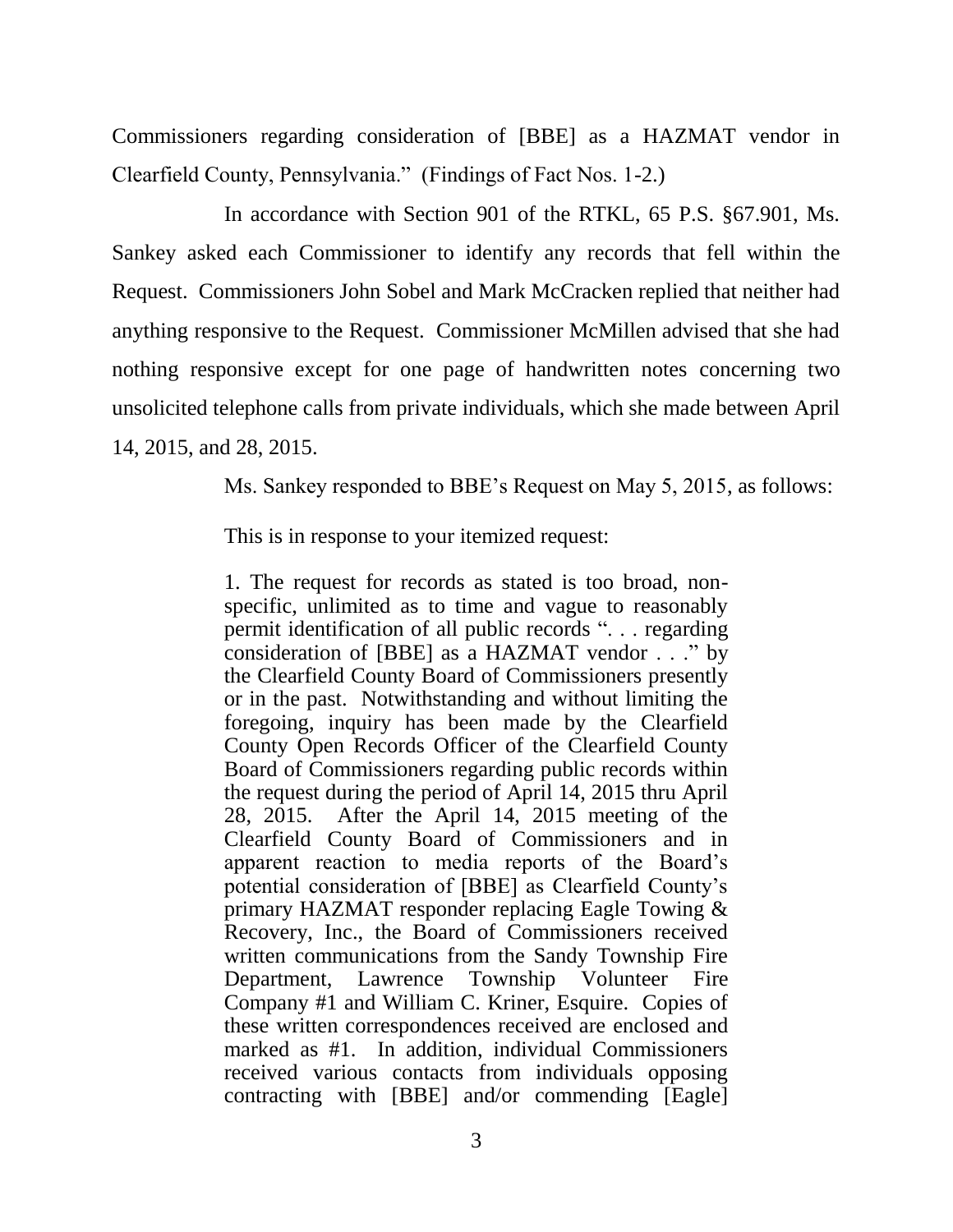and/or opposing replacement of [Eagle] with [BBE]. The request for all "communications" as defined on Exhibit A of the request exceeds the definition of "record" under the [RTKL]. Moreover, any public records in existence regarding "inquiries, discussions, conversations . . . telephone conversations [ . . . ] are exempt from public access as 1) internal, predecisional deliberations of an agency, its members, employees or officials . . ." (RTKL Section  $708(B)(10)(i)(l)$  or 2) material, notes, correspondence, reports regarding complaints submitted to the Commissioners and/or investigations by the individual Commissioners on their respective positions on the request by [BBE] to become the primary HAZMAT provider for Clearfield County (Section 708(b)(17)(i)(ii)).

[Items 2, 3, 4, and 6 are granted and provided. Item 5 is omitted; the minutes of the Commissioners' April 28, 2015 meeting have not yet been approved and can be requested after the Commissioners' May 12, 2015 meeting.].

Appellant's brief, Appendix D. Upon advice of counsel, access to Commissioner McMillen's notes was denied. (Finding of Fact No. 7.)

BBE appealed to the OOR. Neither party requested a hearing, but both parties submitted additional information, including a supplemental statement made under penalty of perjury by Commissioner McMillen.<sup>2</sup> The OOR first

### **(Footnote continued on next page…)**

 $\overline{a}$ 

<sup>2</sup> Commissioner McMillen attested as follows:

My notes consist of one (1) page and consist of my recollection and recording of two (2) unsolicited contacts I received from two (2) private individuals which include complaints they made to me regarding their past experiences with [BBE] and included their opinions on the advisability of terminating the County's contract with Eagle and replacing it with [BBE] as the County's primary HAZMAT responder.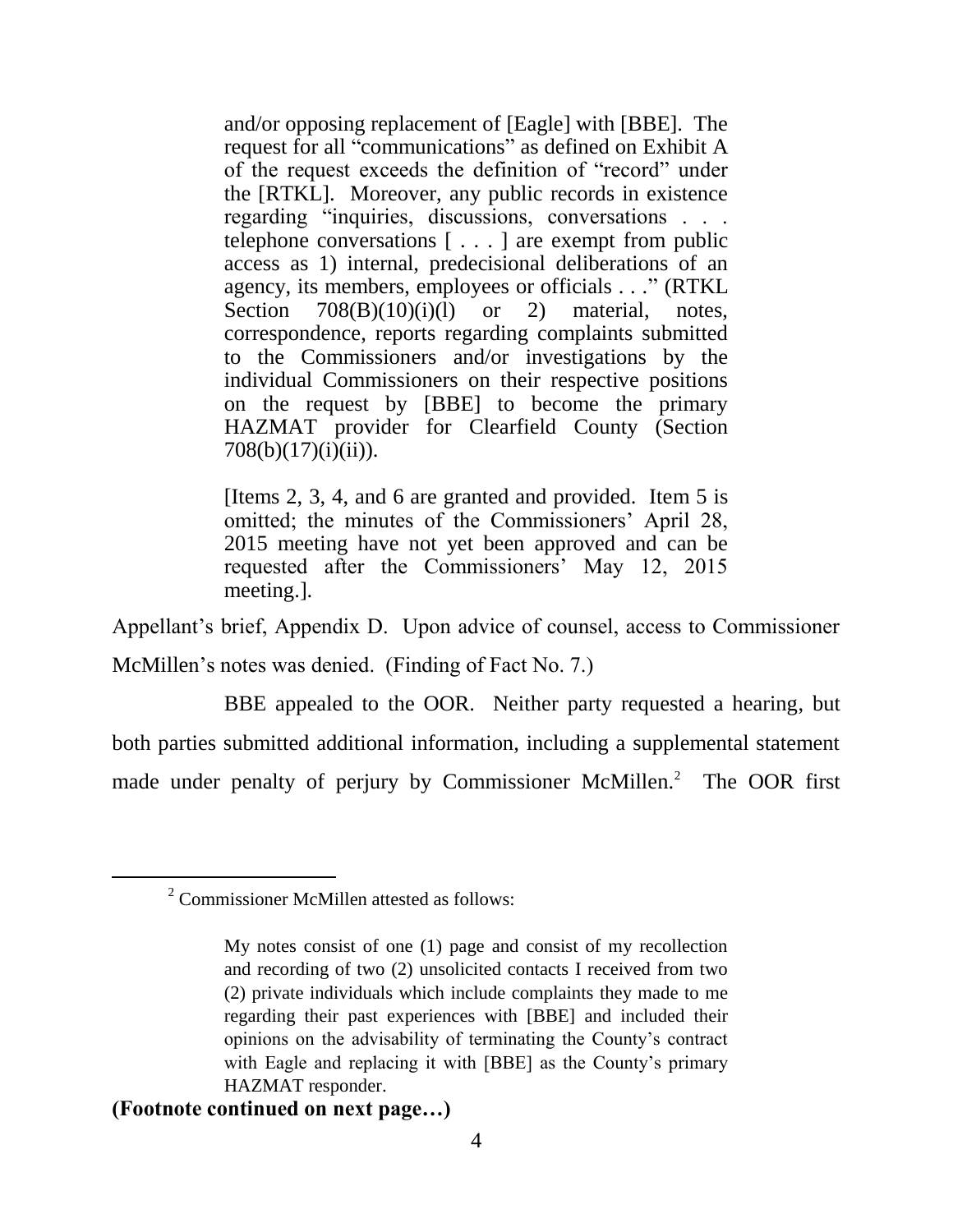concluded that the Request was sufficiently specific as evidenced by the County's response. The OOR next considered that Section 102 of the RTKL defines a "record" as "information, regardless of physical form or characteristics, that documents a transaction or activity of an agency and that is created, received or retained pursuant to law or in connection with a transaction, business or activity of the agency." 65 P.S. §67.102. The OOR concluded that the Commissioners' decision not to take action on BBE's request for consideration as a HAZMAT vendor was an activity of the County in itself; therefore, any records created, received or retained in connection with the failure to act on BBE's proposal were records of the County.

The OOR also rejected the County's arguments that the records are exempt under Section  $708(b)(10)$  of the RTKL, 65 P.S.  $\S67.708(b)(10)$ , as reflecting the internal pre-decisional deliberations between agency members or employees, or under Section  $708(b)(17)$  of the RTKL, 65 P.S.  $\S67.708(b)(17)$ , as related to a non-criminal investigation. Accordingly, the OOR granted the appeal and ordered the County to provide all records responsive to Item 1 of the Request within 30 days.

The County appealed to the trial court, which conducted a *de novo* hearing on August 24, 2015. During her testimony, Commissioner McMillen stated that she reviewed the Request with Ms. Sankey and they considered the one

**(continued…)**

(OOR opinion at 7.)

In partial reaction to the complaints I received, I also sought out information from other sources which are not reflected in my notes but which I considered prior to the April 28 meeting.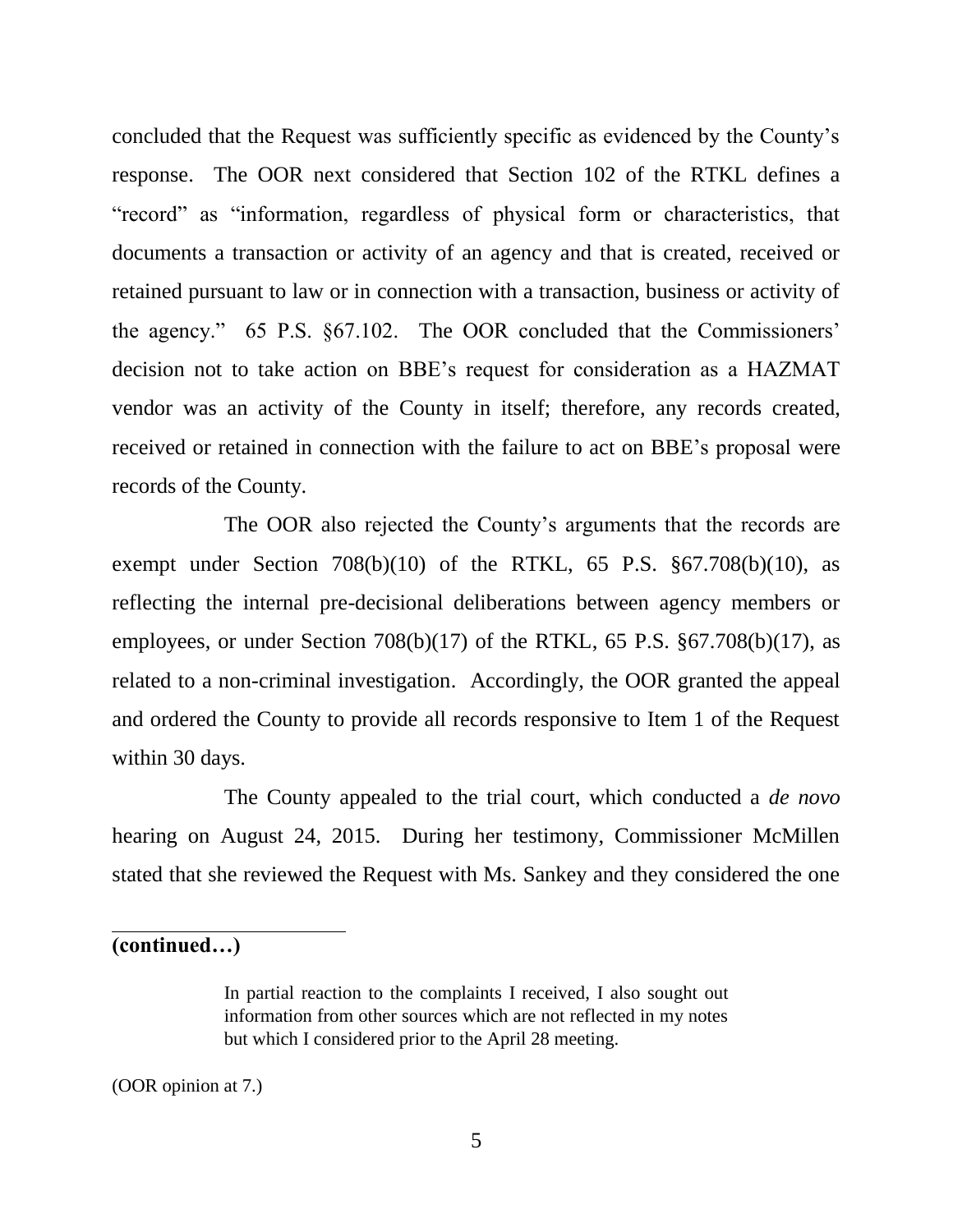page of handwritten incomplete sentences and scribblings McMillen made concerning the two phone calls. She said her notes included the identities of the callers, who were critical of replacing Eagle with BBE. McMillen said she did not want to disclose the notes because she believed her constituents expected and deserved confidentiality in expressing their opinions. She explained that the callers were fearful of retaliation against them from BBE. R.R. at 104-07. She also testified that Eagle was certified by PEMA and BBE was not.

McMillen testified that she received the two phone calls in her office; she did not share her notes with the other Commissioners and they did not influence her position on this issue. She said that she had already noted on the record that BBE was not certified and that the County had a longstanding relationship with Eagle, which had provided excellent service. In other words, she said, her decision had already been made and the calls had absolutely no influence on her position. (R.R. at 118.)

McMillen stated that a motion to pursue a contract with BBE was made at the April  $14<sup>th</sup>$  meeting and died for lack of a second; a subsequent motion to table any decision until the Commissioners' next meeting was passed. McMillen testified that, in apparent response to media reports, the Commissioners received letters from the Sandy Township Fire Department, Lawrence Township Volunteer Fire Company #1, and William C. Kriner, Esq. regarding the issue, with the firefighters expressing strong objection to a contract with BBE. McMillen also referenced a pending lawsuit against the County filed by BBE, and she noted that BBE rejected the suggestion to become a secondary HAZMAT provider. (R.R. at 135-37.) She added that both of the other Commissioners had taken a tour of BBE's facility between the two meetings. According to McMillen, the matter was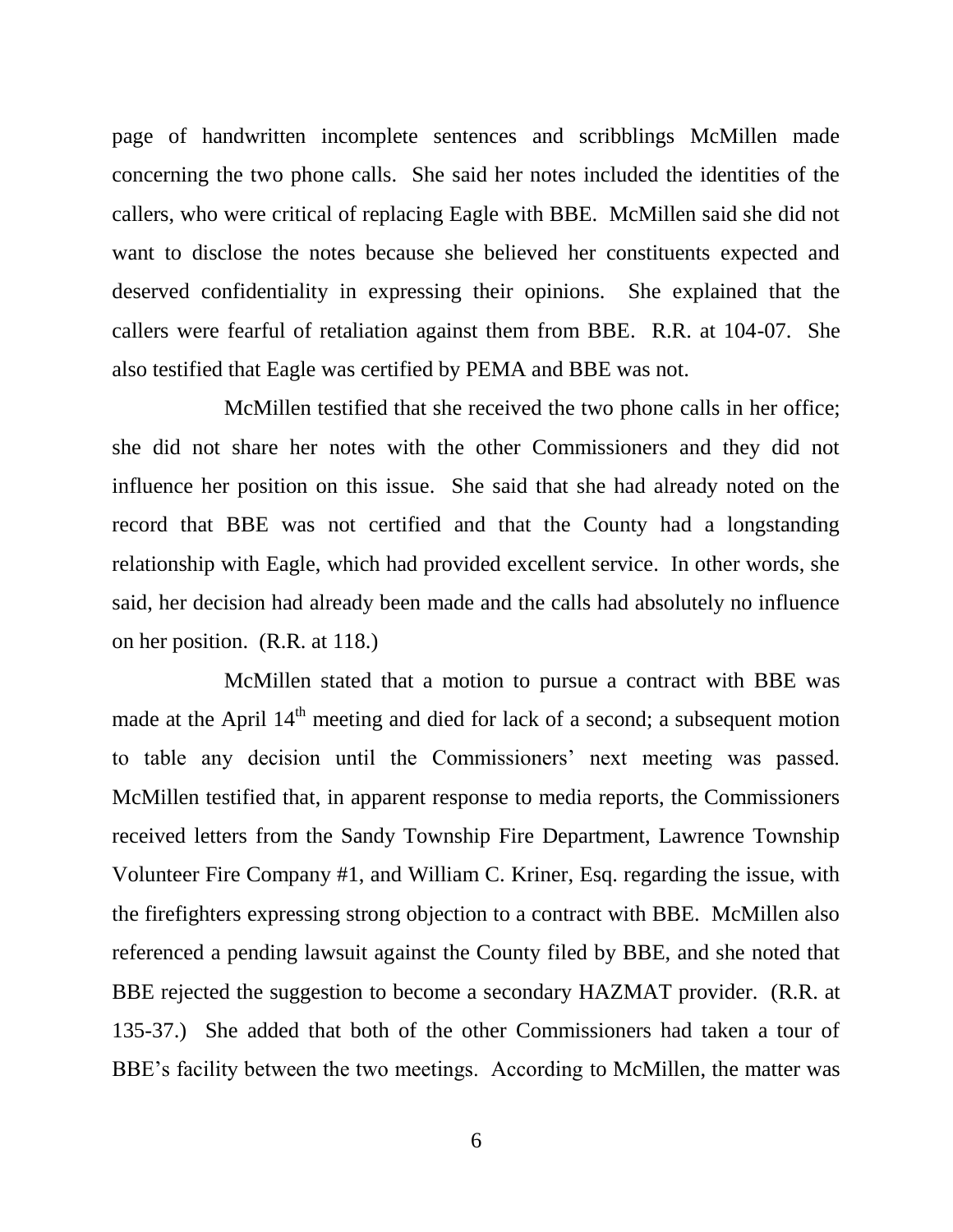listed as old business on the agenda for the April  $28<sup>th</sup>$  meeting; she asked for a motion; and no motion was made. Moreover, there was no discussion or deliberation of the matter at that meeting.

The trial court's pertinent findings include the following. Commissioner McMillen believed that the callers intended their calls to be held in confidence out of fear of retribution by BBE. She did not share the content of those calls or her notes with the other Commissioners. The content of the calls did not affect Commissioner McMillen's position on BBE's request. Eagle has the required PEMA certification and has been the County's primary HAZMAT provider for as long as McMillen has been a Commissioner. BBE does not have PEMA certification. Prior to receiving the phone calls, Commissioner McMillen had made a firm and final decision that she would not support BBE's request. As a result, she did not travel with the other Commissioners to BBE's facility prior to the April 28th meeting. (Findings of Fact Nos. 20-25.)

Based on the findings summarized above, and relying on this Court's decisions in *In re Silberstein*, 11 A.3d 629 (Pa. Cmwlth. 2013), and *Easton Area School District v. Baxter*, 35 A.3d 1259 (Pa. Cmwlth. 2012), the trial court concluded that Commissioner McMillen's notes do not document a transaction, business or official activity of Clearfield County and no relevant transaction, business or activity of the County occurred at the April  $28<sup>th</sup>$  meeting. The trial court reasoned that the RTKL must be read in *pari materia* with the Sunshine Act,<sup>3</sup> which requires that official agency action be taken at a public meeting, and noted that no official action was taken regarding BBE's proposal. The trial court

 $\overline{a}$ 

 $3$  65 Pa.C.S.  $\S$ §701-716.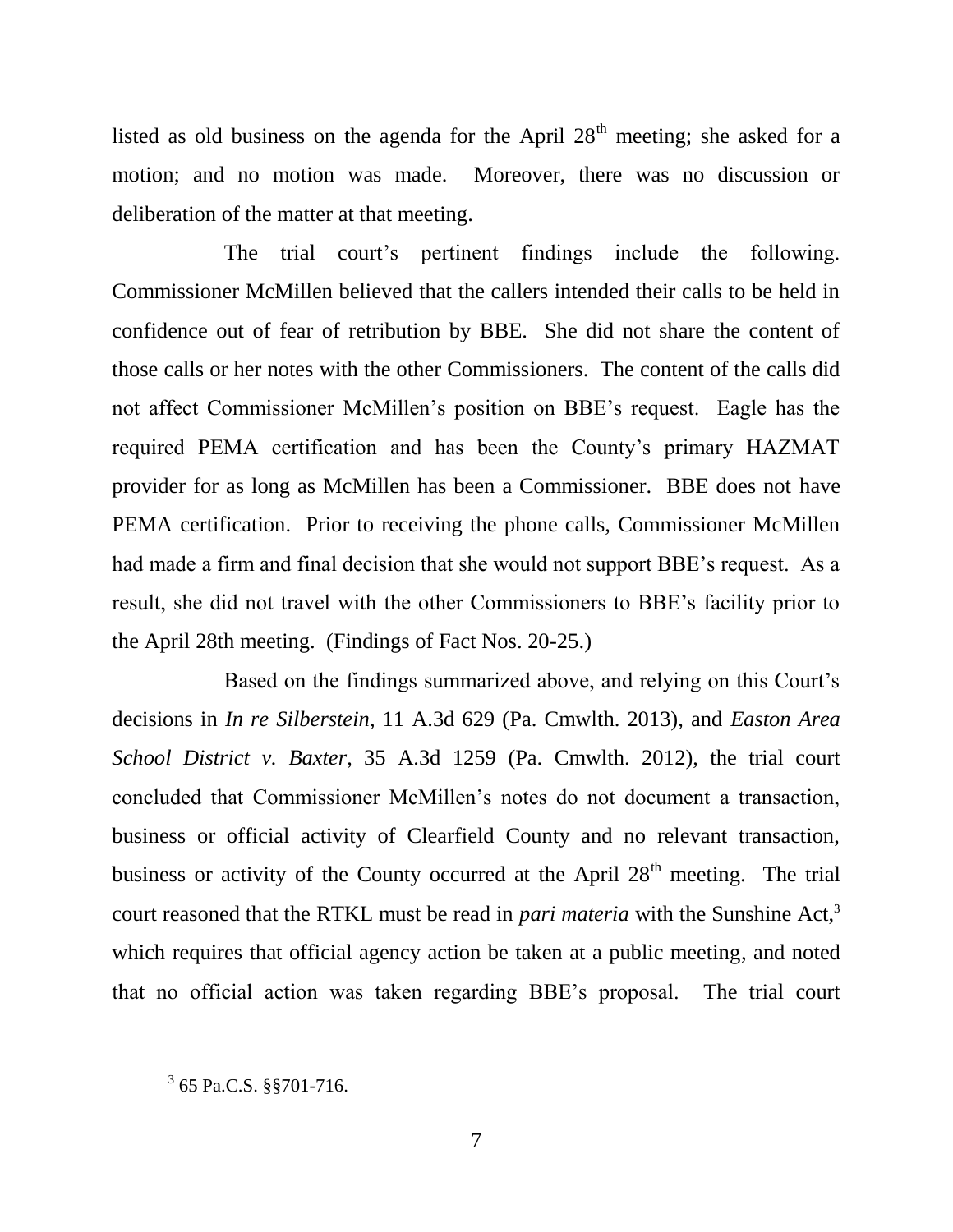emphasized that McMillen did not share her notes with her fellow Commissioners and that they did not influence her position on BBE's proposal.

The trial court further opined that disclosure of the notes would violate public policy, citing our analysis in *Department of Health v. Office of Open Records*, 4 A.3d 803 (Pa. Cmwlth. 2010) (addressing the non-criminal investigation exemption at Section 708(b)(17)). The trial court also concluded that the notes would be exempt under Section 708(b)(12) of the RTKL, the "personal use" exemption.

Thus, the trial court reversed OOR's final determination and subsequently dismissed BBE's request for reconsideration. BBE now appeals to this Court.<sup>4</sup>

BBE first argues that the trial court erred in holding that the notes created by Commissioner McMillen do not document a transaction, business, or activity of the County and therefore were not public records for purposes of the RTKL.

Section 102 of the RTKL defines a "record" as

 $\overline{a}$ 

Information, regardless of physical form or characteristics, that documents a transaction or activity of an agency and that is created, received or retained pursuant to law or in connection with a transaction, business or activity of the agency. The term includes a document, paper, letter, map, book, tape, photograph, film or sound recording, information stored or

<sup>4</sup> Our scope of review is limited to determining whether the trial court committed an error of law or an abuse of discretion or whether its findings of fact are supported by competent evidence. *Kaplin v. Lower Merion Township,* 19 A.3d 1209, 1213 n.6 (Pa. Cmwlth. 2011). Our scope of review of a question of law under the RTKL is plenary. *Stein v. Plymouth Township*, 994 A.2d 1179, 1181 n.4 (Pa. Cmwlth. 2010).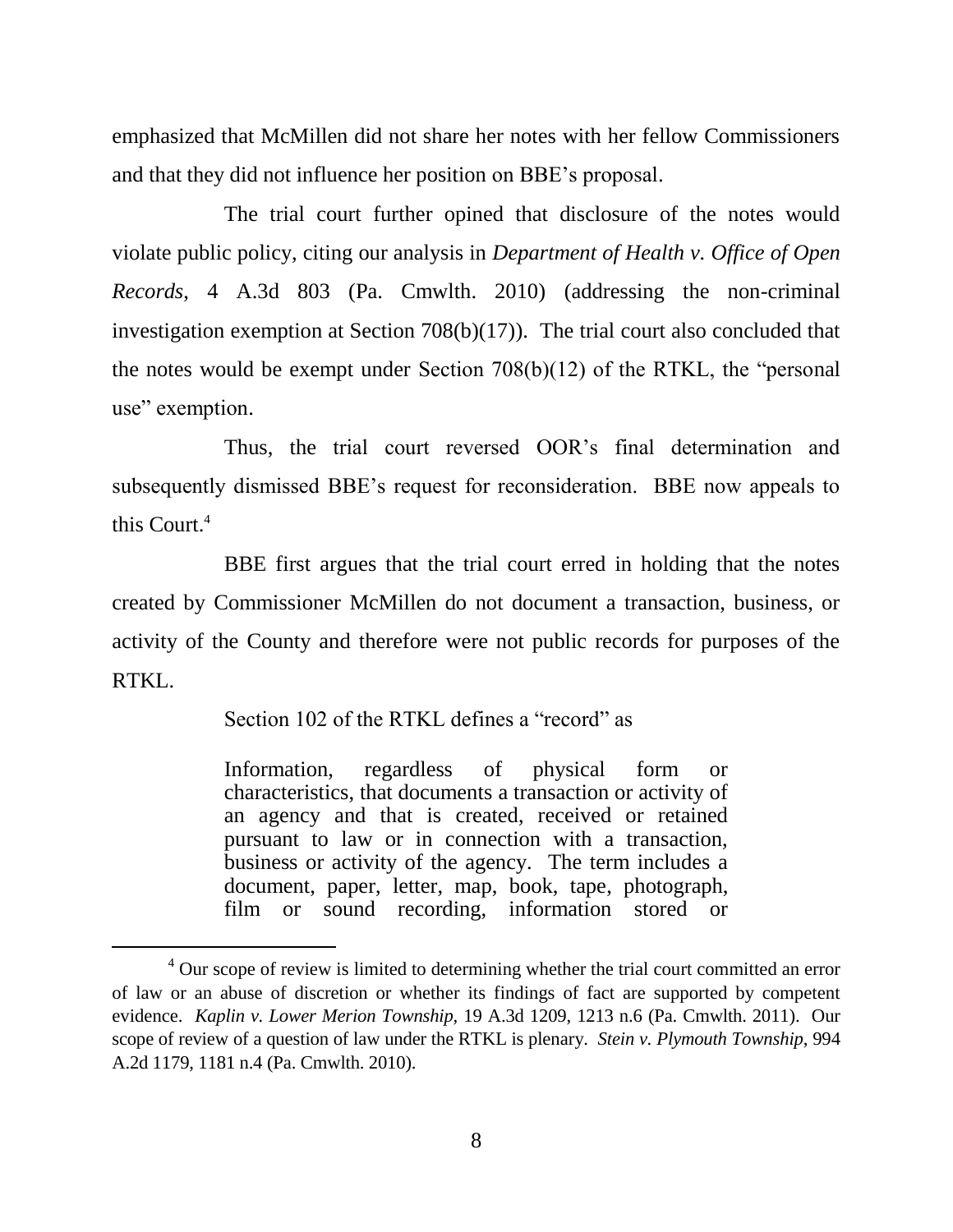maintained electronically and a data-processed or imageprocessed document.

65 P.S. §67.102.

BBE argues that, in creating the notes of the telephone calls, Commissioner McMillen was acting in her official capacity. BBE asserts that *Silberstein* is distinguishable and does not support the trial court's decision.

In *Silberstein*, the requester submitted a RTKL request to a township asking for: (1) electronic communications or written correspondence from a particular business, or its representatives or legal counsel, to the township or any of its commissioners from January 1, 2009; (2) any electronic communications or written correspondence between township commissioners and township citizens in reference to a specific matter; and (3) any electronic communications or written correspondence between Commissioner Silberstein and any legal counsel other than the township solicitor regarding the same matter.

The township's open-records officer produced only documents and emails that were on the township's computers and did not produce any documents or emails that were on computers solely maintained by the commissioners and/or businesses that they owned or worked for. The township did not consider electronic communications between one individual commissioner and a citizen of the township to be public records as defined by the RTKL and did not produce such correspondence. The township also refused to provide any electronic communications or written correspondence between Commissioner Silberstein and any legal counsel other than the township solicitor on the basis that they were not public records and were protected by the attorney client privilege.

The requester appealed to OOR, which granted the appeal, and Silberstein appealed OOR's final determination to the trial court. The trial court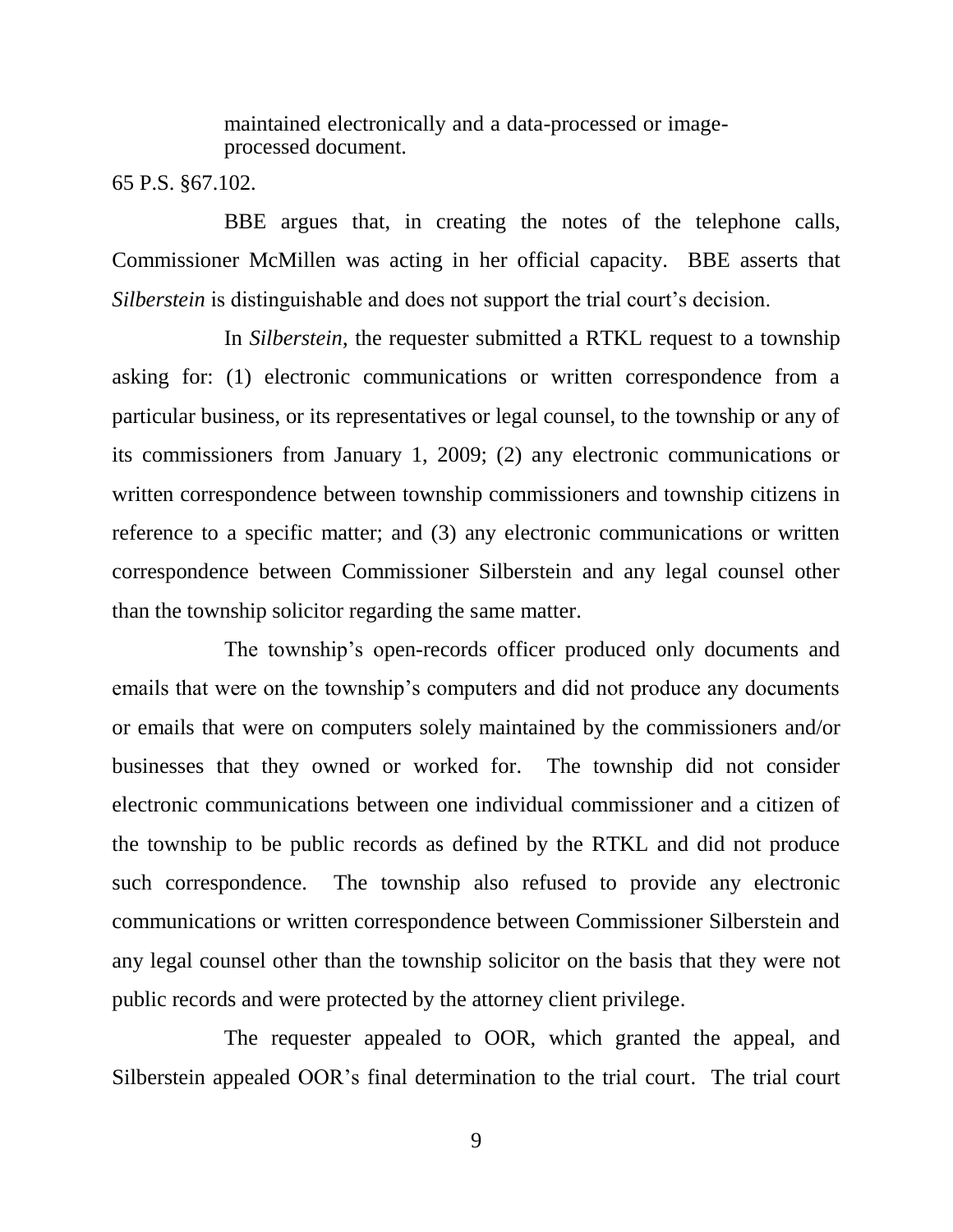concluded that OOR erred in determining that records maintained on Silberstein's personal computer were public records solely on the basis that they were records of a public officer and, therefore, within the control of the agency. The trial court reasoned that the plain language of the RTKL did not support such a finding because Silberstein was not a governmental entity. The trial court explained that Silberstein had no authority to act alone on the township's behalf, and he had no obligation to keep records of, let alone disclose to the public, every conversation, note, email, or telephone call in which he discussed matters pertaining to the township. Thus, the trial court held that the requester failed to sustain her burden proving that the records she sought were public records.

The requester appealed to this Court, and we affirmed, concluding:

The initial question that must be addressed is whether emails or documents on Commissioner Silberstein's personal computer are public records. As argued by both Commissioner Silberstein and The Pennsylvania School Boards Association, a distinction must be made between transactions or activities of an agency which may be a "public record" under the RTKL and the emails or documents of an individual public office holder. As pointed out by the trial court, Commissioner Silberstein is not a governmental entity. He is an individual public official with no authority to act alone on behalf of the Township.

Consequently, emails and documents found on Commissioner Silberstein's personal computer would not fall within the definition of record as any record personally and individually created by Commissioner Silberstein would not be a documentation of a transaction or activity of York Township, as the local agency, nor would the record have been created, received or retained pursuant to law or in connection with a transaction, business or activity *of* York Township. *In other words, unless the emails and other documents in Commissioner Silberstein's possession were produced with the authority of York Township, as a local agency, or were later*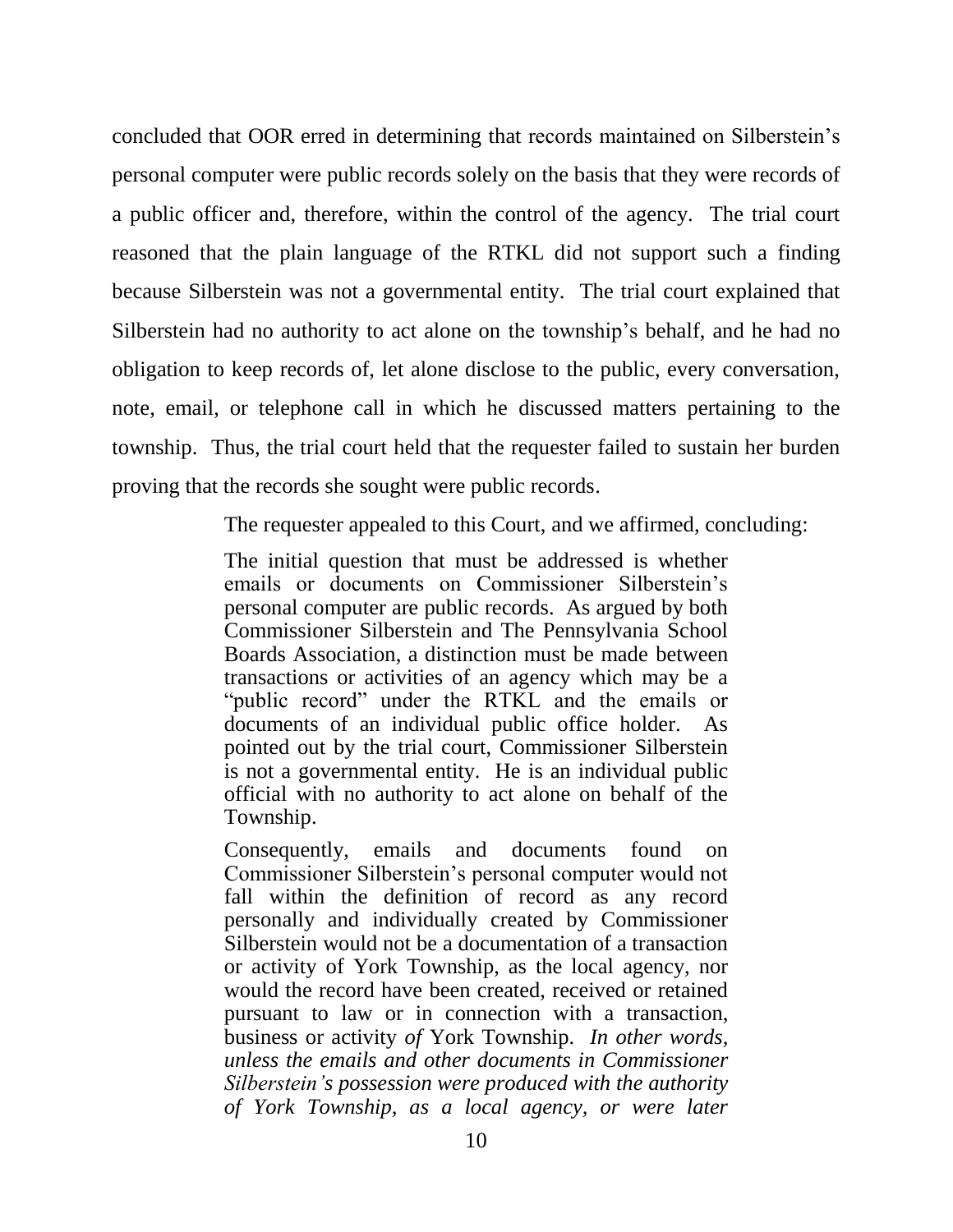*ratified, adopted or confirmed by York Township, said requested records cannot be deemed "public records" within the meaning of the RTKL as the same are not "of the local agency".*

*Silberstein*, 11 A.3d at 633 (emphasis added).

Here, as in *Silberstein*, Commissioner McMillen's notes were not "produced with the authority of" the County or later "ratified, adopted or confirmed by" the County; consequently, those notes are not "of the local agency," and they cannot be deemed public "records" within the meaning of the RTKL.

BBE contends that this case is factually distinguishable from *Silberstein* because Commissioner McMillen made the notes in her official capacity*.* According to BBE, the Court based its decision in *Silberstein* on the personal nature of the emails and their location on a personal computer of the local agency employee to determine that the employee did not create the documents in his official capacity as a county commissioner. However, in making this argument, BBE misapprehends the Court's holding. ("unless the emails and other documents in Commissioner Silberstein's possession were produced with the authority of York Township, as a local agency, or were later ratified, adopted or confirmed by York Township . . . .") *Silberstein*, 11 A.3d at 633.

BBE's reliance on *Baxter* is similarly misplaced.In that case, the requestor sought all emails sent from and received by the email addresses of nine school board members, a school district superintendent, and the general school district for a one-month period. We held that the character of the emails, rather than their location on an agency-owned computer, was dispositive:

> We agree with those cases [holding] that emails should not be considered "records" just because they are sent or received using an agency email address or by virtue of their location on an agency-owned computer, even where, as here, the agency has a policy limiting use of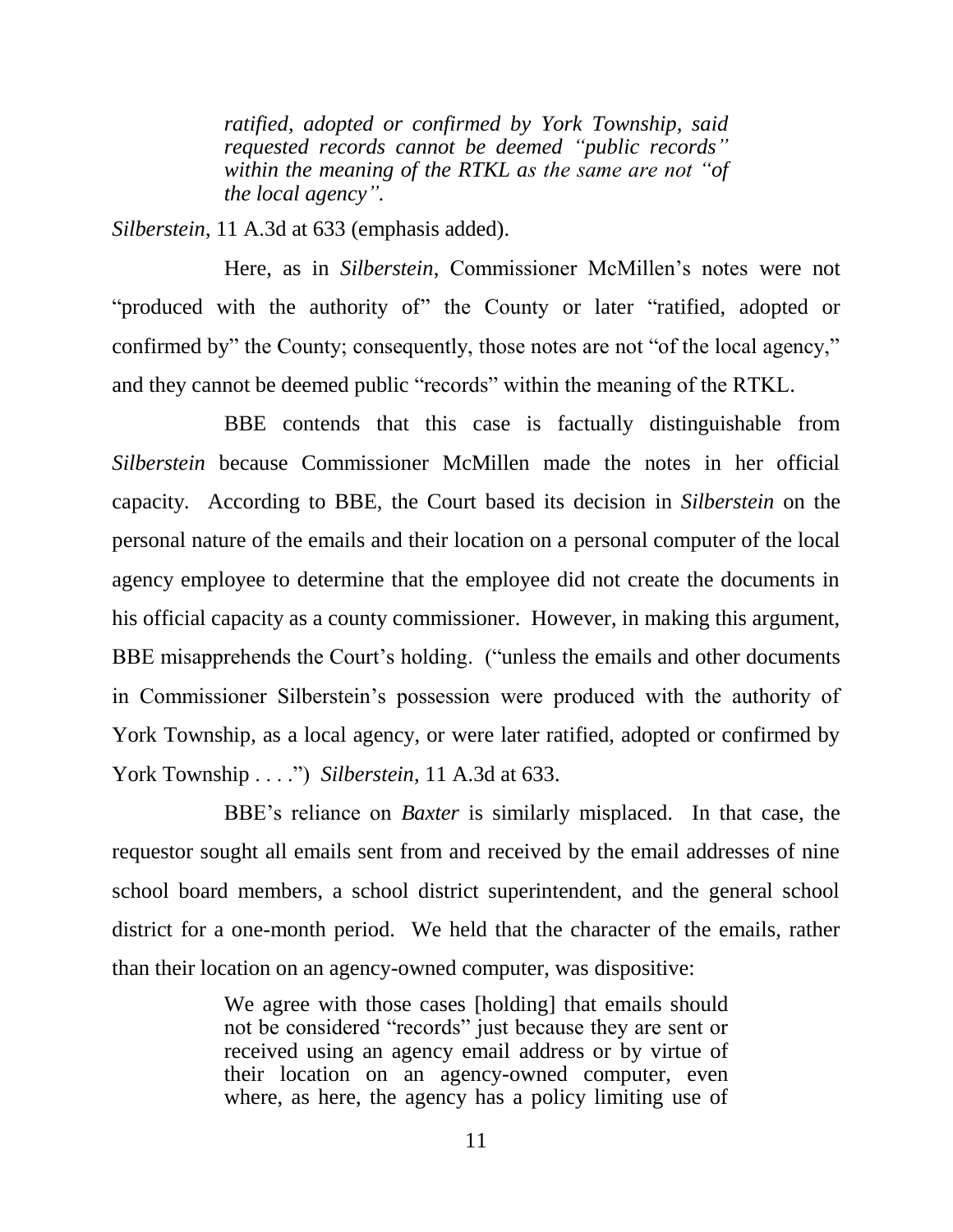computers to official business and stating that users have no expectation of privacy. That is so because a record is "information...that documents a transaction or activity of an agency," and personal emails that do not do so are simply not records.

While emails located on an agency-owned computer are not presumptively records of the agency simply by virtue of their location, *emails that document the agency's transactions or activities are records*.

*Id.* at 1264 (emphasis added).

Citing *Barkeyville Borough v. Stearns*, 35 A.3d 91 (Pa. Cmwlth. 2012), we also stated that, "[w]hile an individual school member lacks the authority to take final action on behalf of the entire board, that individual acting in his or her official capacity, nonetheless, constitutes agency activity when discussing agency business." *Baxter*, 35 A.3d at 1264. *Stearns* concerned emails between individual council members, via personal computers, discussing borough business, specifically, the borough's consideration of land development plans. ("The land development plans are evidenced through the email content." *Id.* at 95.) In contrast, Commissioner McMillen did not discuss or otherwise share the information contained in her notes with the other Commissioners.

In *Pennsylvania Office of Attorney General v. The Philadelphia Inquirer*, 127 A.3d 57 (Pa. Cmwlth. 2015), we again emphasized that in order to constitute a "record" under the RTKL, information must document a transaction or activity of the agency.

> The requirement that an email must document a "transaction or activity of the agency" is essential for a record to be a public record. This is illustrated by our decision in *Mollick v. Township of Worcester,* 32 A.3d 859 (Pa. Cmwlth. 2011). In that case, we held that notwithstanding the fact that the emails were sent on personal computers using personal email addresses and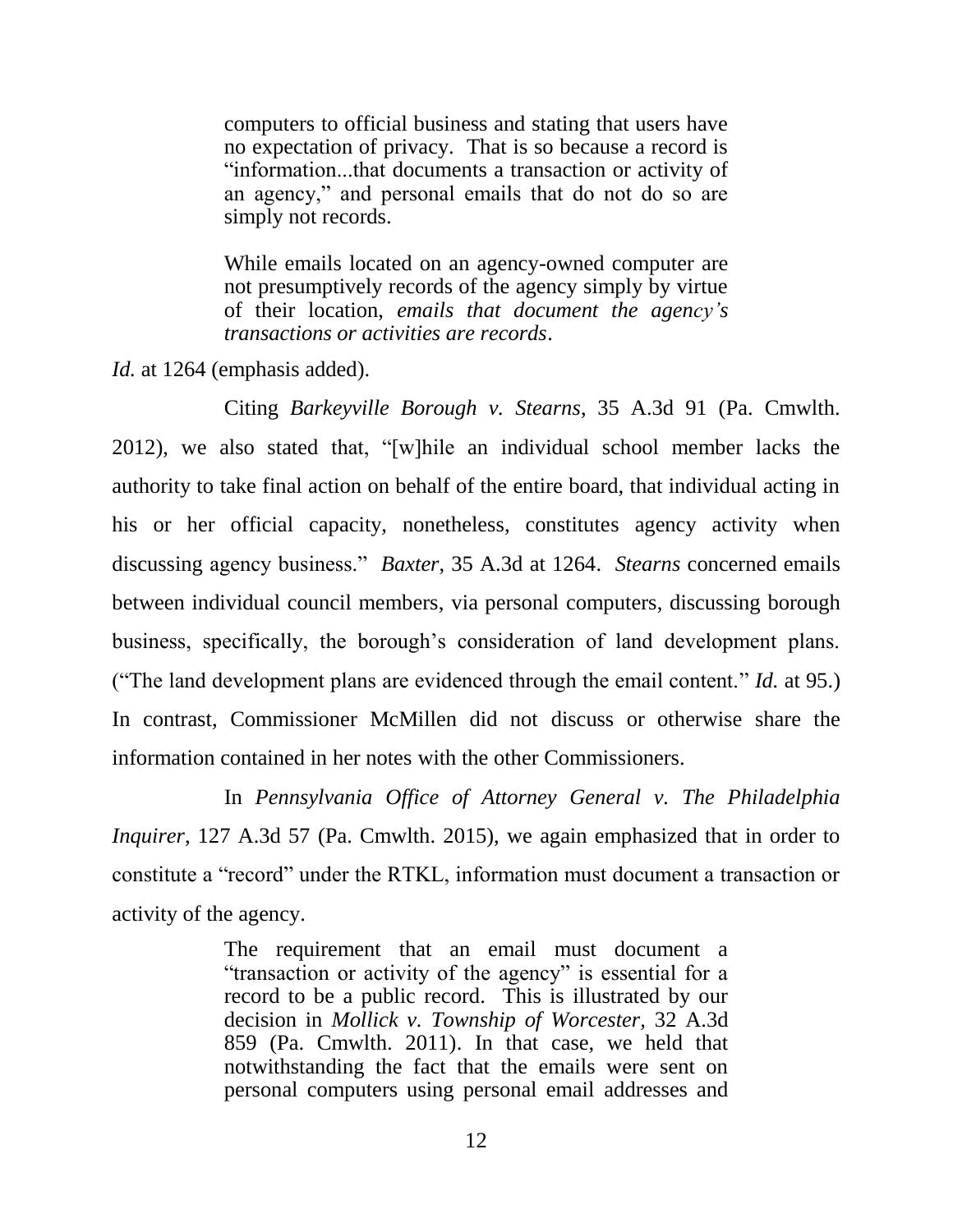on personal time, nonetheless, the emails sent between township supervisors were "records" under the RTKL because those records documented a transaction or activity of the township. What makes an email a "public record," then, is whether the information sought documents an agency transaction or activity, and the fact whether the information is sent to, stored on or received by a public or personal computer is irrelevant in determining whether the email is a "public record."

*Id.* at 62.

 $\overline{a}$ 

We believe that the County accurately characterizes the notes at issue as documenting citizen input, which was communicated to an individual commissioner, who did not rely on the information to make a decision, who did not share the notes or their contents with other Commissioners, and who was not authorized to speak for or bind the County regarding a proposal that was never acted upon. Given these facts, and applying our holdings in *The Philadelphia Inquirer*, *Silberstein*, *Stearns*, and *Baxter*, we conclude that the notes in this instance are not "[i]nformation . . . that documents a transaction or activity of an agency [that were] created, received or retained pursuant to law or in connection with a transaction, business or activity of the agency." 65 P.S.  $\S67.102$ . Because the notes do not document an agency transaction or activity, the trial court properly concluded that the notes do not fall within the RTKL's definition of public record. 5

Accordingly, we affirm.

### MICHAEL H. WOJCIK, Judge

<sup>&</sup>lt;sup>5</sup> Having concluded that the notes are not public records, we need not address whether the notes are exempt under Section 708 of the RTKL.